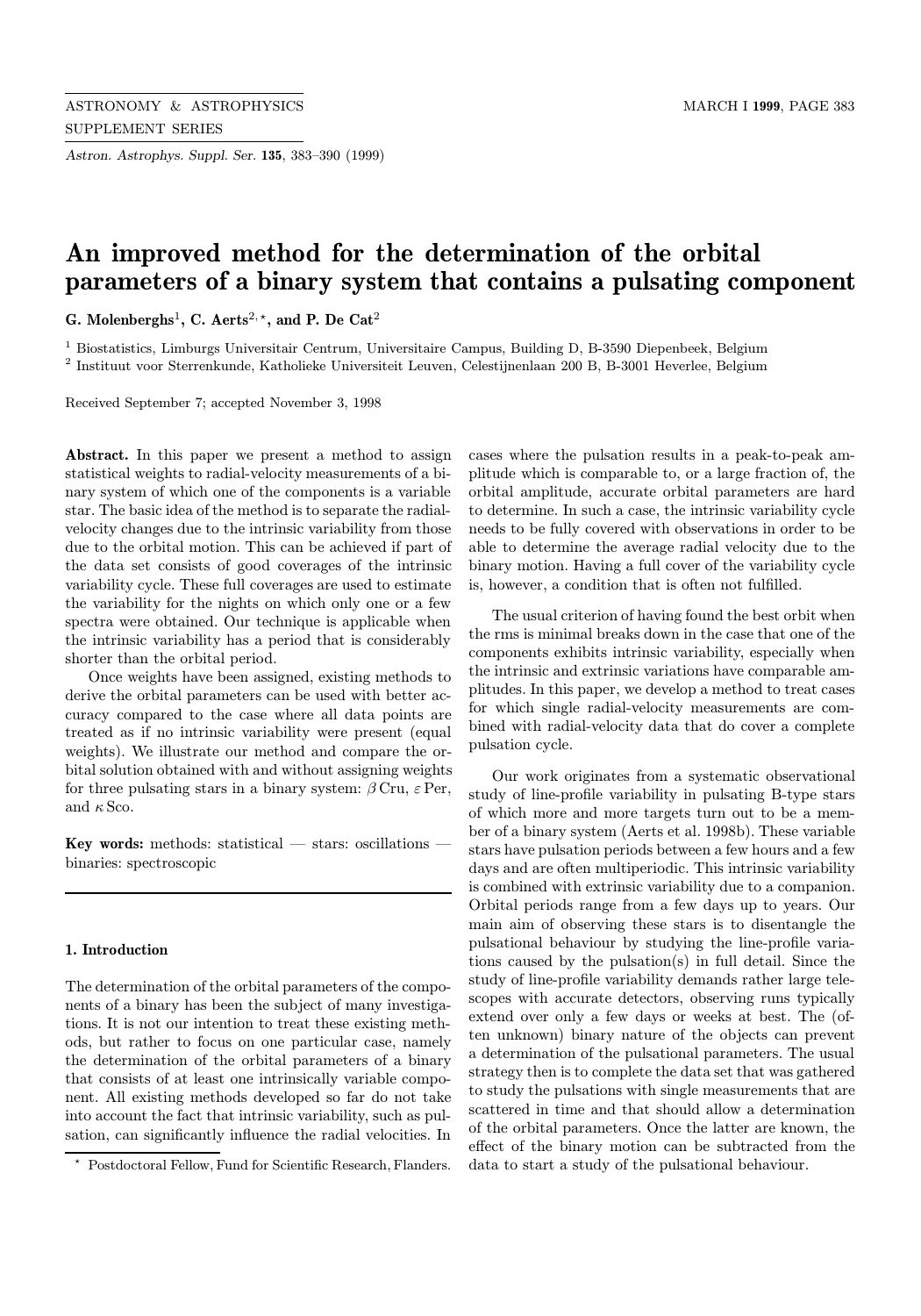Well-known examples of pulsating stars that have been monitored extensively with the aim to derive the pulsational parameters and that were known or turn out to be members of a binary are  $\sigma$  Sco (Levee 1952; Mathias et al. 1991),  $\varepsilon$ Per (Smith et al. 1987; Gies & Kullavanijaya 1988),  $\lambda$  Sco (Lomb & Shobbrook 1975; De Mey et al. 1997),  $\delta$  Sco (Telting & Schrijvers 1997),  $\alpha$  Vir (Smith 1985a,b),  $\theta^2$  Tau (Kennelly et al. 1996);  $\theta$  Tuc (De Mey et al. 1998). For most of these cases, the pulsational analysis was or still is limited due to the lack of accurate orbital parameters. On the other hand, more and more binaries turn out to have a variable component, while the orbital parameters were derived assuming that both components are constant stars. Examples of the latter situation are found in the case of  $\eta$  Ori (Waelkens & Lampens 1988; De Mey et al. 1996), and are presented for V 436 Per by Harmanec et al. (1997) and for  $\beta$  Sco A by Holmgren et al. (1997). The latter two stars are targets of the socalled SEFONO project introduced by Harmanec et al. (1997). This project concerns a search for forced oscillations in close binaries by means of a search for line-profile variability in one of the components. It is to be expected that more pulsating stars in well-known binaries will soon be encountered in connection with this project. Indeed, in many of the target stars line-profile variability is confirmed or suspected (Harmanec, private communication). The question then is how these variable line profiles affect the determination of the orbital parameters, since the latter have been derived before the intrinsic variability was known.

In this paper, we focus on the determination of the orbital parameters in the case that one part of the radialvelocity data set consists of numerous observations that are concentrated on a few intrinsic variability cycles, while the other part of the data are single observations taken at random during subsequent variability cycles. The aim is to give each radial-velocity measurement a weight according to its ability to predict the radial velocity due to the binary motion. It is clear that the data of a fully covered pulsation cycle result in a much better predictor of the binary radial velocity than the scattered data points. We show how one can combine a single radial-velocity measurement with the fully covered cycles to give a better prediction of the radial velocity due to the binary motion. In Sect. 2, we describe the statistical methodology to derive the predictions of the binary radial-velocity and its standard error. A simulation study is performed to study the accuracy of the method. This is described in Sect. 3. The standard errors of the predictors of the binary radial velocity are then used as weights in existing methods to derive the orbital parameters. Application to the  $\beta$  Cep stars  $\beta$  Cru and  $\kappa$  Sco and to the star  $\varepsilon$  Per are given in Sect. 4. Finally, we end with some concluding remarks in Sect. 5.

#### 2. Statistical methodology

Denote the radial velocity  $(RV)$  at time t, measured at wavelength  $\lambda$  by  $v_t\lambda$  and the true underlying RV by  $v_t$ . Further, let  $\beta_0$  be the average RV. A two-stage statistical model is then

$$
v_{t\lambda_j} = v_t + \varepsilon_{t\lambda_j}, \tag{1}
$$

$$
v_t = \beta_0 + f(t|\gamma) + a(t), \qquad (2)
$$

 $(j = 1, \ldots, n)$ , where  $\varepsilon_{t\lambda_j}$  is a normally distributed error term with variance  $\sigma_{v_t}^2$ , due to measurement error and wavelength calibration,  $f(t|\gamma)$  describes the orbital motion where  $\gamma$  groups the orbital parameters, and  $a(t)$  is a periodic fluctuation of  $v_t$  due to the pulsation of the star. A general expression for  $a(t)$  is

$$
a(t) = \sum_{k=1}^{K} \alpha_k \sin(\omega_k t + \phi_k).
$$
 (3)

Here,  $\alpha_k$ ,  $\omega_k$ , and  $\phi_k$  are the amplitude, the frequency, and the phase of the radial velocity due to the kth pulsation mode. It is assumed that the frequency of  $f(t|\gamma)$  is much smaller than the pulsation frequencies  $\omega_k$ . This assumption ensures that it is reasonable to consider  $f(t|\gamma)$ constant during a time period within which the sinusoidal terms complete their cycles. Clearly, Eqs. (1) and (2) can be combined into a single one:

$$
v_{t\lambda_j} = \beta_0 + f(t|\gamma) + a(t) + \varepsilon_{t\lambda_j}.
$$
\n(4)

When solely the estimation of  $v_t$  for fixed t is of interest, it is sufficient to obtain a number of replications at different wavelengths  $\lambda_1, \ldots, \lambda_n$ , whereafter they are averaged to yield  $\overline{v}_t$ . The variance is equal to

$$
\sigma_{v_t}^2 = \frac{1}{n-1} \sum_{j=1}^n (v_{t\lambda_j} - v_t)^2.
$$
\n(5)

Now,  $\overline{v}_t$  is an unbiased estimator for  $v_t$  since the expectation of  $\varepsilon_{t\lambda}$  is assumed to be zero. Its standard deviation is estimated by replacing  $v_t$  in (5) with  $\overline{v}_t$ , and taking the square root. In order to obtain the standard error we divide this expression further by n.

Moreover,  $\overline{v}_t$  is unbiased for the orbital motion  $\beta(t) =$  $\beta_0 + f(t|\gamma)$  since in addition  $a(t)$  is zero on average. In contrast, the variance estimators are different in both situations since  $\sigma_{v_t}^2$  fails to acknowledge pulsational variability. Indeed,  $\sigma_{v_t}^2$  is the variance of  $v_{t\lambda}$  around  $v_t$ , while we are now interested in the spread of  $v_{t\lambda}$  around  $\beta(t)$ .

Since the pulsational variability and the error term  $\varepsilon_{t\lambda}$ are statistically independent, Eq. (4) yields

$$
\sigma_{\beta(t)}^2 = E[(v_{t\lambda} - \beta(t))^2]
$$
  
= 
$$
\text{var}[a(t)] + \text{var}(\varepsilon_{t\lambda})
$$
 (6)

$$
= \text{var}[a(t)] + \sigma_{v_t}^2 \tag{7}
$$

$$
= \operatorname{var}[a(t)] + \frac{1}{n-1} \sum_{j=1}^{n} (v_{t\lambda_j} - v_t)^2.
$$
 (8)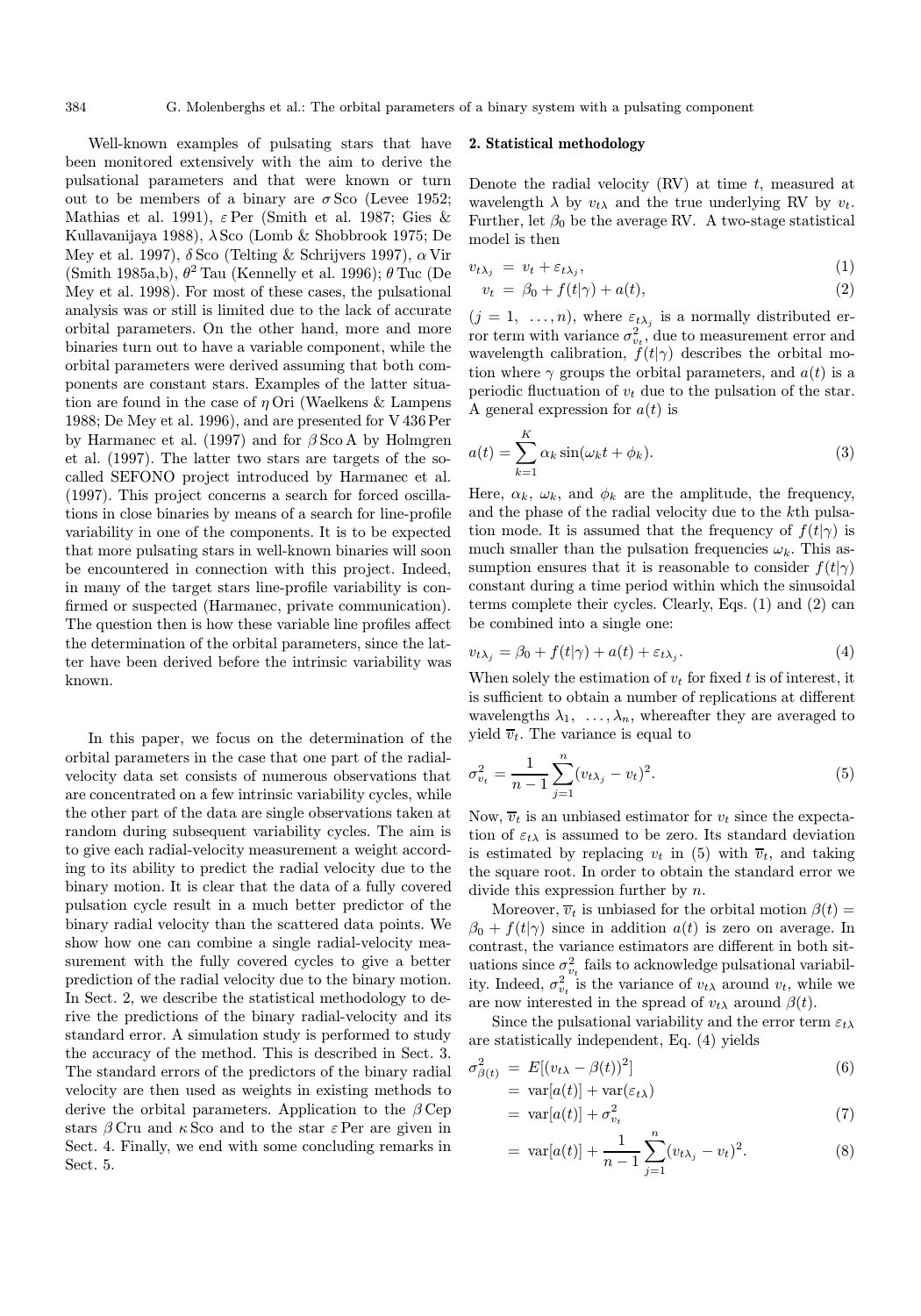When interest lies in the accuracy of the estimator  $\beta(t) = 0$  of which the mean is  $\overline{v}_t$  one should compute

$$
\operatorname{var}(\bar{\beta}(t)) = E[(\overline{v}_t - \beta(t))^2]
$$
  
= 
$$
\operatorname{var}\left(\frac{1}{n}\sum_{j=1}^n[\beta(t) + a(t) + \varepsilon_{t\lambda_j}] - \beta(t)\right)
$$
  
= 
$$
\operatorname{var}[a(t)] + \frac{1}{n}\sigma_{v_t}^2.
$$
 (9)

These variances will be used as weights for the determination of the unknown orbital parameters.

Available data can consist of both full pulsation cycles as well as measurements at a single time  $t$  (but at  $n$ ) different wavelengths  $\lambda_i$ ). In the second case, the second term in (9) is straightforward to evaluate but the first one is not. Indeed, even when we can assume that  $\beta(t)$  can be considered constant during a pulsation cycle,  $a(t)$  is generally non-zero. Unfortunately, measurements at a single t provide no information about the discrepancy between the two. In order to overcome this problem, we will propose a method to determine the first variance component from external information.

In the case of a monoperiodic pulsation,  $K = 1$  in (3). When more than one sine term is present, it is often reasonable to assume that the function  $a(t)$  can be approximated by a single sine function during one night, but that different approximations would be necessary for different nights. In other words, we will assume that the sinusoidal amplitude  $\alpha$  is constant during one night, but fluctuates in a complicated fashion over longer periods of time. To model this, we assume that the amplitudes are drawn randomly from a population of amplitudes with mean  $\mu$ and variance  $\tau^2$ . This implies that, if several values for  $\alpha$ have been obtained,  $\alpha_1, \ldots, \alpha_m$  say, one can estimate the average  $\mu$ ,  $\overline{\mu}$  say, as well as the variance

$$
\tau^{2} = \frac{1}{m-1} \sum_{\ell=1}^{m} (\alpha_{\ell} - \mu)^{2}.
$$

These results can be used to obtain the variance of  $a(t)$ . Now,  $a(t)$  is a sinusoidal function of t, however with variable amplitude  $\alpha$ . To account for this extra source of variation, we use a fundamental result in mathematical statistics (Bickel & Doksum 1977, p. 36):

$$
var(a) = var[E(a|\alpha)] + E[var(a|\alpha)], \qquad (10)
$$

where  $E(a|\alpha)$  is the expectation of  $a(t)$ , given a value of  $\alpha$ and similarly  $var(a|\alpha)$  is the conditional variance of a random variable. The unconditional counterparts are denoted by  $E(.)$  and var(.). Now, assuming time t is uniformly distributed within a pulsation cycle  $[0, 2\pi/\omega]$ , the conditional mean of  $a(t)$ , given an amplitude  $\alpha$  is

$$
E(a|\alpha) = \frac{\omega}{2\pi} \int_0^{2\pi/\omega} \alpha \sin[\omega(t+\phi)]dt = 0
$$

whence the first term in (10) cancels. Secondly, the conditional variance of  $a(t)$ , given an amplitude  $\alpha$  is

$$
Var(a|\alpha) = \frac{\omega}{2\pi} \int_0^{2\pi/\omega} \alpha^2 \sin^2[\omega(t+\phi)]dt = \frac{\alpha^2}{2}
$$

$$
E[\text{var}(a|\alpha)] = E\left(\frac{\alpha^2}{2}\right)
$$
  
=  $\frac{1}{2}E(\alpha)^2 + \frac{1}{2}\text{Var}(\alpha)$   
=  $\frac{1}{2}\mu^2 + \frac{1}{2}\tau^2$ . (11)

Substituting (11) into (10) leads to the following variance formula for the estimated  $\beta$ :

$$
\text{var}(\widehat{\beta(t)}) = \frac{1}{2}\mu^2 + \frac{1}{2}\tau^2 + \frac{1}{n}\sigma_{v_t}^2,\tag{12}
$$

which is estimated by plugging in estimated values for  $\mu$ ,  $\tau^2$ , and  $\sigma_{v_t}^2$ . It is instructive to contrast this quantity with the variance of a single measurement  $v_{t\lambda}$  about the average RV  $\beta(t)$ :

$$
\text{var}(v_{t\lambda}) = \frac{1}{2}\mu^2 + \frac{1}{2}\tau^2 + \sigma_{v_t}^2.
$$
 (13)

When the number *n* of measurements  $v_{t\lambda_k}$   $(k = 1, \ldots, n)$ increases, the determination of  $v_t$  is done with increasing precision and the third term in (12) approaches zero. In contrast, the intrinsic source of uncertainty, due to the sinusoidal fluctuation, cannot be circumvented.

Note that, for a star which is monoperiodic,  $K = 1$  and hence the same amplitude will be found during each observational period. Hence,  $\tau^2 \equiv 0$ . In practice, one might still find a small but non-zero value for  $\tau^2$  since the amplitudes will be determined with measurement error.

## 3. Simulation study

The goal of this simulation study is to assess the quality of the approximation under various orbital and pulsation models. We consider a simplified model with at most two pulsational modes:

$$
v_{t\lambda} = \beta(t) + \alpha_1 \sin(\omega_1 t + \phi_1) + \alpha_2 \sin(\omega_2 t + \phi_2) + \varepsilon_{t\lambda}.
$$
 (14)

We performed four small simulation runs. Each time a beat period is covered with a grid of equally spaced points and for each point (14) is calculated, where the error term  $\varepsilon_{t\lambda}$  is generated from a standard normal distribution. Then, we slide a window through the beat period and for the set of observations within a window, a sinusoidal approximation is calculated. From this approximation, the amplitude is retained. From these amplitudes,  $\mu$  and  $\tau^2$ can be estimated and hence our proposed expression for the standard deviation (13) can be computed. The purpose of this study is to compare this with the "correct" value, which is determined as the sample standard deviation of  $v_{t\lambda} - \beta(t)$  in (14). Rewrite  $\omega_i = 2\pi/P_i$ , where  $P_i$ is the period in days. Apart from the parameters in (14) we need to specify the number  $N$  of equally spaced times t under consideration. In addition, the number of replications  $n$  at each time needs to be specified. The settings are displayed in Table 1. All phases are chosen  $\phi_1 \equiv 0$ . Once we can conclude that the results are acceptable, it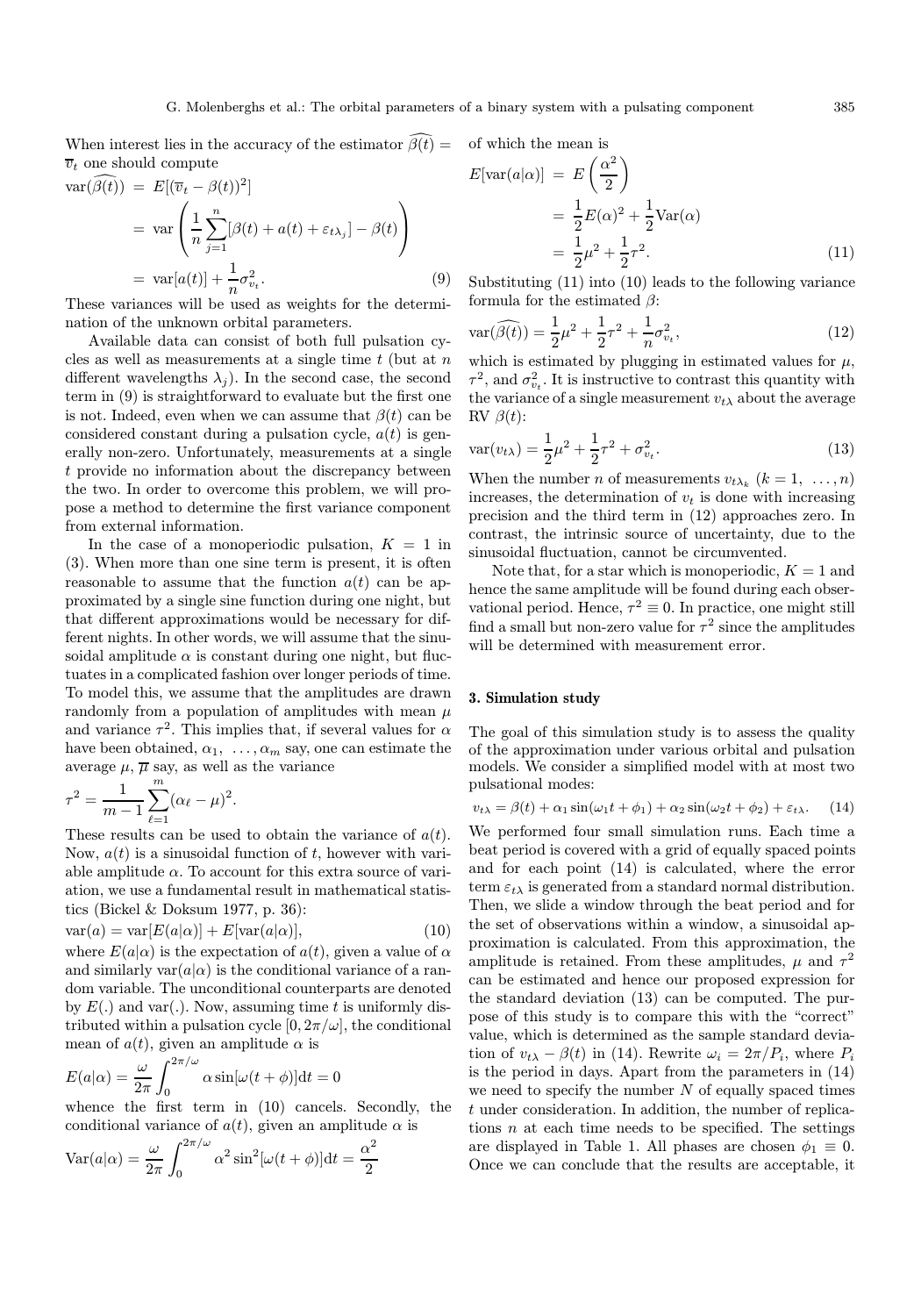| Run      |                 | $\it n$      | $\beta(t)$ (km s <sup>-1</sup> ) | $\alpha_1$ (km s <sup>-1</sup> ) | $P_1$ (days)      | $\alpha_2$ (km s <sup>-1</sup> ) | $P_2$ (days) |
|----------|-----------------|--------------|----------------------------------|----------------------------------|-------------------|----------------------------------|--------------|
|          | $10^4$          | 2; 5; 10; 20 |                                  |                                  | $0.2\,$           |                                  |              |
| $\Omega$ | 10 <sup>5</sup> | 2; 5; 10; 20 | $\alpha_0 \sin(\omega_0 t)^1$    | 10                               | 0.2               |                                  | -            |
|          | $10^{4}$        | 20           |                                  | 20                               | 0.2; 0.28; 0.4; 1 | 20                               | $0.2\,$      |
|          | 10 <sup>4</sup> | 20           |                                  | 20                               | 0.28              | 2; 5; 15; 20                     | 0.2          |

Table 1. Simulation settings

<sup>1</sup>: Here,  $\alpha_0 = 50$  (km s<sup>-1</sup>) and  $d_0 = 5$ ; 50; 100 (days).

follows that (12) can be trusted since the only difference between (12) and (13) is that (12) further corrects for the fact that several replicates are taken at time  $t$ . In the simulation settings considered here, the discrepancy between (13) and (12) is of the order of 0.5% of (13).

In the first and the second simulation, there is only one pulsational mode and therefore the observed amplitude is constant over time, implying that  $\tau^2 \equiv 0$ . The second simulation allows for a non-constant  $\beta(t)$  which, for simplicity, is assumed to be of sinusoidal form as well. In order to adequately cover the rapidly varying wave throughout the beat period, the number of times  $N$  was increased by a factor 10. In both simulations, the true standard deviation is about  $7.14 \text{ km s}^{-1}$ . We observe a relative error between (13) and the true value smaller than 0.23% in the first simulation and smaller than 0.15% in the second simulation. This confirms the correctness of the formula (13).

The third simulation studies the particular case of two pulsational modes with  $\alpha_1 = \alpha_2 = \alpha$ , implying that

 $\alpha \sin(\omega_1 t) + \alpha \sin(\omega_2 t) = \alpha(t) \sin(\omega t)$ 

with  $\omega$  the average of  $\omega_1$  and  $\omega_2$  and

$$
\alpha(t) = 2\alpha \cos\left(\frac{\omega_1 - \omega_2}{2}t\right). \tag{15}
$$

Therefore, (15) can be used to determine  $\mu^2 + \tau^2$ . The true standard deviations range between  $20 \text{ km s}^{-1}$  and 30 km s<sup>−</sup><sup>1</sup> and the largest discrepancy between our formula and the correct value is 0.17%.

In practice, formula (15) will not be available to determine the statistical properties of the varying amplitude. Rather, it must be estimated from a set of data. This is classically done using either Fourier transforms or minimization in the least squares sense (Bloomfield 1976) which is a special case of a statistical optimization method known as profile likelihood (Welsh 1996). We used the second method in the fourth simulation, which also enables us to cover the situation  $\alpha_1 \neq \alpha_2$ . Practically, we fitted a function

$$
\delta + \alpha \sin(\omega t + \phi)
$$

to a window of the data generated under one of the settings of the fourth study. The window consisted either of 100 or of 200 successive points (out of 1000). Windows were then shifted with increments of 10, giving us 90 or 80 different values. In some regions, and for amplitudes

Table 2. Results for simulation study 4

|                |        | $var(v_{t\lambda})$ |        |        |           |
|----------------|--------|---------------------|--------|--------|-----------|
| $\alpha_2$     | window | trimming            | simul. | theor. | rel. err. |
| $\overline{2}$ | 100    | $0\%$               | 14.26  | 14.36  | 0.70      |
|                | 200    | $0\%$               | 14.24  | 14.07  | $-1.21\,$ |
| 5              | 100    | $0\%$               | 14.60  | 16.88  | 15.64     |
|                | 200    | $0\%$               | 14.60  | 14.26  | $-2.37$   |
| 15             | 100    | 13%                 | 17.70  | 17.89  | 1.05      |
|                | 200    | 12%                 | 17.70  | 17.58  | $-0.66$   |
| 20             | 100    | $9\%$               | 20.02  | 20.22  | 0.98      |
|                | 200    | 15%                 | 20.02  | 18.71  | $-6.56$   |

that are either equal or similar ( $\alpha_2 = 15, 20$ ), the fit was difficult and yielded implausible values for  $\alpha$ . Therefore, we applied trimming, i.e., we discarded all values  $\alpha$  larger than 50. The results are presented in Table 2. Observe that there is some difficulty to recover the correct simulated values when  $\alpha_1 = 20$  km s<sup>-1</sup> and  $\alpha_2$  lie fairly close to each other. In those cases, some trimming was necessary. In addition, there appears to be some impact from the choice of window.

## 4. Application to three stars

We apply our method to three binaries that contain an intrinsically variable star fulfilling the condition of having an orbital period much longer than the pulsational period(s). We chose the examples in such a way as to illustrate that the inclusion of the weights can lead to negligible, noticeable, and crucial improvements of the determination of the orbital parameters. The applications show that our method leads to solutions that are at least as accurate as those found without assigning weights.

The code that we used for the determination of the best orbital parameters was first published by Bertiau  $& Grobben$  (1969). It is based on the Lehmann-Filhés method and allows that weights are given to each of the data points. The period can be fixed as well as variable.

4.1. ε Per

The star  $\varepsilon$  Per is the primary of an eccentric binary with a period of approximately two weeks. The star is also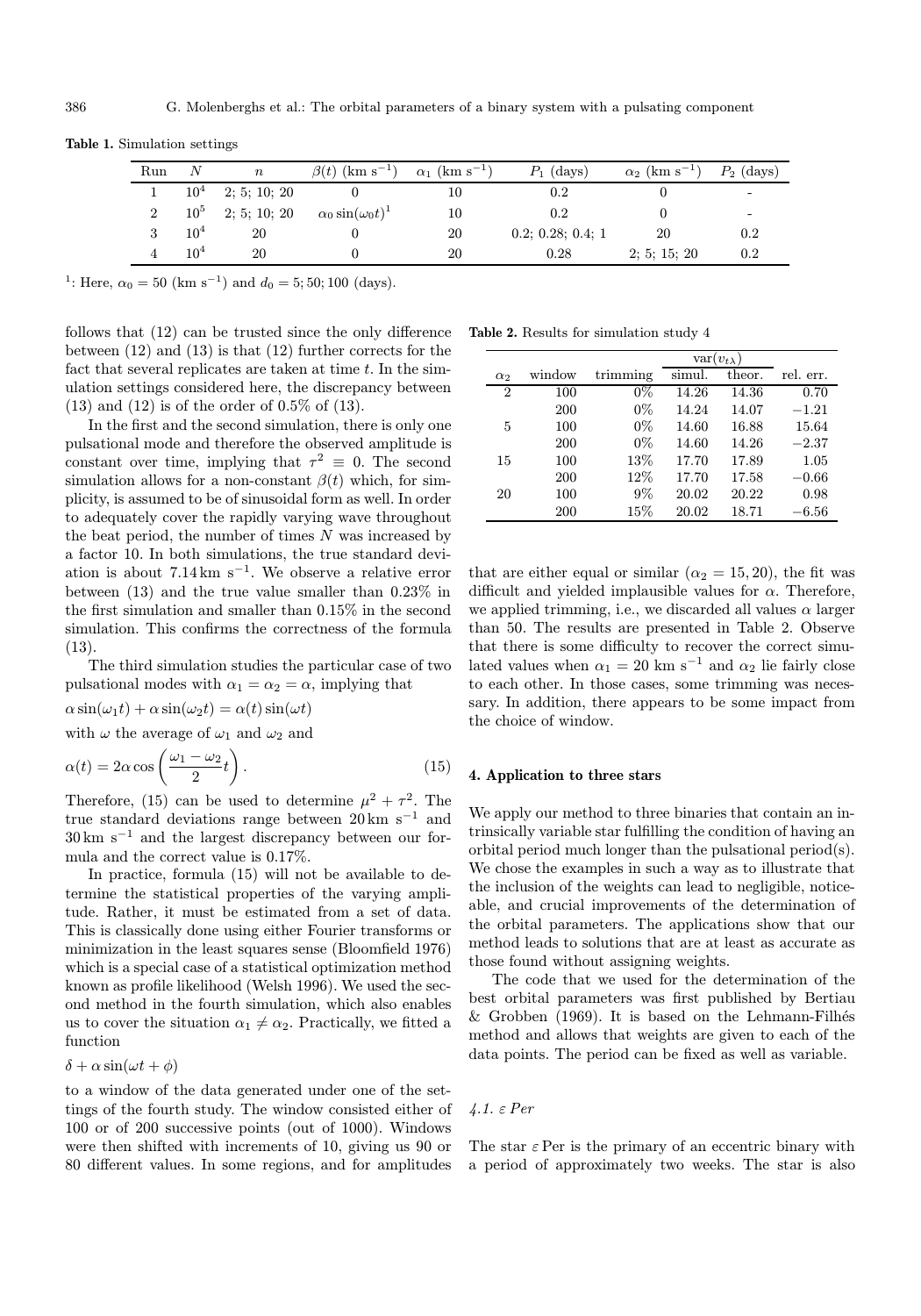

Fig. 1. Top panel: the orbital radial velocity of  $\varepsilon$  Per found by means of the data taken for De Cat et al. (in preparation). The error bars represent the standard errors. Lower panel: the orbit as determined by De Cat et al. by considering all the data of the star

known for its strong and complicated line-profile variations (Smith et al. 1987; Gies & Kullavanijaya 1988) on a time-scale of hours. It is not yet clear how many and what kind of pulsation modes are active in the star, but high-degree modes are surely involved.

De Cat et al. (in preparation) have recently obtained an extensive set of high-resolution profiles that span the complete orbital period with the aim to study the orbital motion, the pulsation of the primary, and also the coupling between the two. We refer to their study for further details but use their radial-velocity data of the  $\lambda\lambda$  4553 Å line of  $\varepsilon$  Per to determine the orbital periods with our method.

The data consist of 11 nights for which the pulsational behaviour is well-covered and 3 additional nights during which the weather conditions were poor and only a few spectra were obtained. We determined the standard error (s.e.) of these latter spectra by means of the method outlined above, i.e. by application of formula (12). To achieve

Table 3. Orbital parameters for  $\varepsilon$  Per found by the traditional approach and based on our method that includes the assignment of weights. The data are taken from De Cat et al. (in preparation)

| Element                            | Without weights       | With weights          |
|------------------------------------|-----------------------|-----------------------|
| $P$ (days)                         | $13.43 \pm 0.07$      | $13.4 \pm 0.1$        |
| $v_{\gamma}$ (km s <sup>-1</sup> ) | $14.0 \pm 0.2$        | $14.0 \pm 0.1$        |
| $K~({\rm km~s}^{-1})$              | $15.0 \pm 0.2$        | $15.0 \pm 0.2$        |
| $E_0$ (HJD)                        | $2450384.52 \pm 0.02$ | $2450384.55 \pm 0.04$ |
| $\epsilon$                         | $0.494 \pm 0.008$     | $0.49 \pm 0.01$       |
| $\omega$ (degrees)                 | $113 \pm 1$           | $115 \pm 1$           |
| $a_1 \sin i$ (a.u.)                | 0.01615               | 0.01610               |
| $f(M)(M_{\odot})$                  | 0.00312               | 0.00312               |

this, each of the radial-velocity curves for the fully covered nights was fitted with a sine after having determined the best frequency per night for such a fit with a period-search algorithm (PDM, Stellingwerf 1978). From these fits we derived the average radial velocity of that night with its s.e. and the amplitude. The latter is used in the determination of the s.e. of the data of the uncovered nights.

The orbital solution that we find is in very good agreement with the solution found by De Cat et al. (see Fig. 1 and Table 3). In fact, all orbital parameters agree within their s.e. We refer to De Cat et al. for a full description of the analysis of the complete data set.

This example shows that adding points of poorly covered nights to well-determined nightly averages over a pulsation cycle leads to the same accuracy of the orbital parameters if one assigns a proper weight to the scattered data points. In the example of  $\varepsilon$  Per there is no problem to determine the solution without assigning weights because the data nicely cover the complete orbital cycle and a couple of additional nights provide little extra information. When the latter is not the case our method becomes particularly helpful (see the last example).

## 4.2. κ Sco

The  $\beta$  Cep star  $\kappa$  Sco was monitored as part of a systematic spectroscopic study of pulsating stars in multiple systems (see De Mey 1997; Aerts et al. 1998b). It consists of a  $\beta$  Cep-type primary and a yet unknown secondary. This object has a pulsational behaviour that is similar to the one of the multiple  $\beta$  Cep star  $\lambda$  Sco and was observed during the same observing runs that were devoted to both stars (see De Mey et al. 1997, for the results on  $\lambda$  Sco). The data set consists of 9 fully covered nights and 78 scattered data points. We refer to De Mey (1997) for a full description of the data set.

Two pulsational frequencies are known in the literature for  $\kappa$  Sco and we fitted the fully covered nights with a sine fit for the main frequency 5.004  $c/d$  (Lomb  $\&$ Shobbrook 1975). We do not find different results than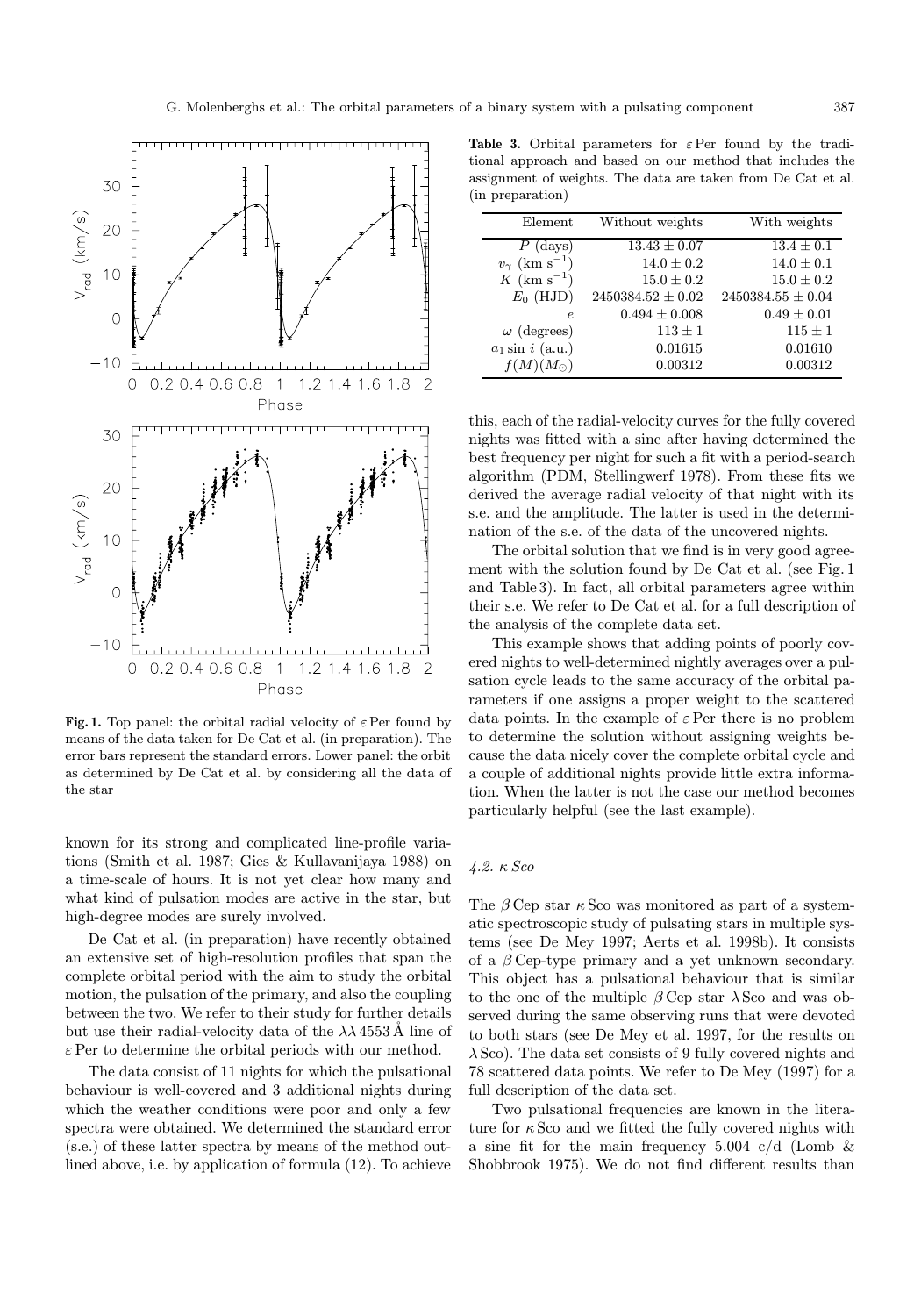

Fig. 2. The orbital radial velocity of the  $\beta$  Cep star  $\kappa$  Sco. The data are taken from De Mey (1997). The symbol  $\circ$  denotes the scattered data points while  $\nabla$  stands for the average radial velocity in the case of a fully covered night. The full line denotes the orbital solution determined by considering all the radial-velocity data without taking into account weights while the dotted line is the orbital solution found by our proposed method

Table 4. Orbital parameters for  $\kappa$  Sco found by the traditional approach and based on our method that includes the assignment of weights

| Element                            | Without weights       | With weights          |
|------------------------------------|-----------------------|-----------------------|
| $P$ (days)                         | $195.866 \pm 0.010$   | $195.858 \pm 0.007$   |
| $v_{\gamma}$ (km s <sup>-1</sup> ) | $-1.30 \pm 0.17$      | $-1.45 \pm 0.15$      |
| $K$ (km s <sup>-1</sup> )          | $47.96 \pm 0.35$      | $47.48 \pm 0.28$      |
| $E_0$ (HJD)                        | $2442147.79 \pm 0.55$ | $2440777.41 \pm 0.43$ |
| $\epsilon$                         | $0.477 \pm 0.005$     | $0.478 \pm 0.005$     |
| $\omega$ (degrees)                 | $90.25 \pm 0.79$      | $91.14 \pm 0.69$      |
| $a_1 \sin i$ (a.u.)                | 0.759                 | 0.751                 |
| $f(M)(M_{\odot})$                  | 1.520                 | 1.472                 |

the ones listed below by considering the second frequency given by Lomb & Shobbrook, nor when we first search for the best frequency per night and make a fit with this frequency.

De Mey (1997) determined the orbital period from the complete radial-velocity data set with the PDM and CLEAN methods and found 195.77 days. She used this fixed period to search for the other orbital parameters. We refer to her work for the results.

At first, we used the same data set as De Mey (1997) to search for the orbital parameters in the traditional way without fixing the orbital period. This leads to a period of  $195.87 \pm 0.01$  days and slightly different orbital parameters as found by De Mey (1997). We refer to the second column of Table 4 for the values of the other orbital parameters. The rms of this solution is 2.38 km s<sup> $-1$ </sup> while the orbit given by De Mey (1997) corresponds to an rms of 2.44 km s<sup> $-1$ </sup>. We therefore take our solution given in Table 4 and compare it with the results obtained with the approach outlined in Sect. 2. The results of this comparison are given in Table 4 and are shown in Fig. 2. It can be noted from the figure that the solution found by means of our new approach gives a slightly better fit to the data and results in orbital parameters with substantially smaller standard errors.

For this example, the introduction of weights is less crucial for the point estimates than for the standard errors. The reason is that we were able to extend our initial data set with many scattered follow-up data that were obtained to determine the orbit. If the number of scattered points is sufficiently high and well-spread, they will not so much change the average, but may affect precision estimation. Moreover, this star has an orbital velocity amplitude much larger than the amplitude of the pulsation velocity. The last example shows that, when these two conditions do not hold, it can be essential to include weights in a proper way.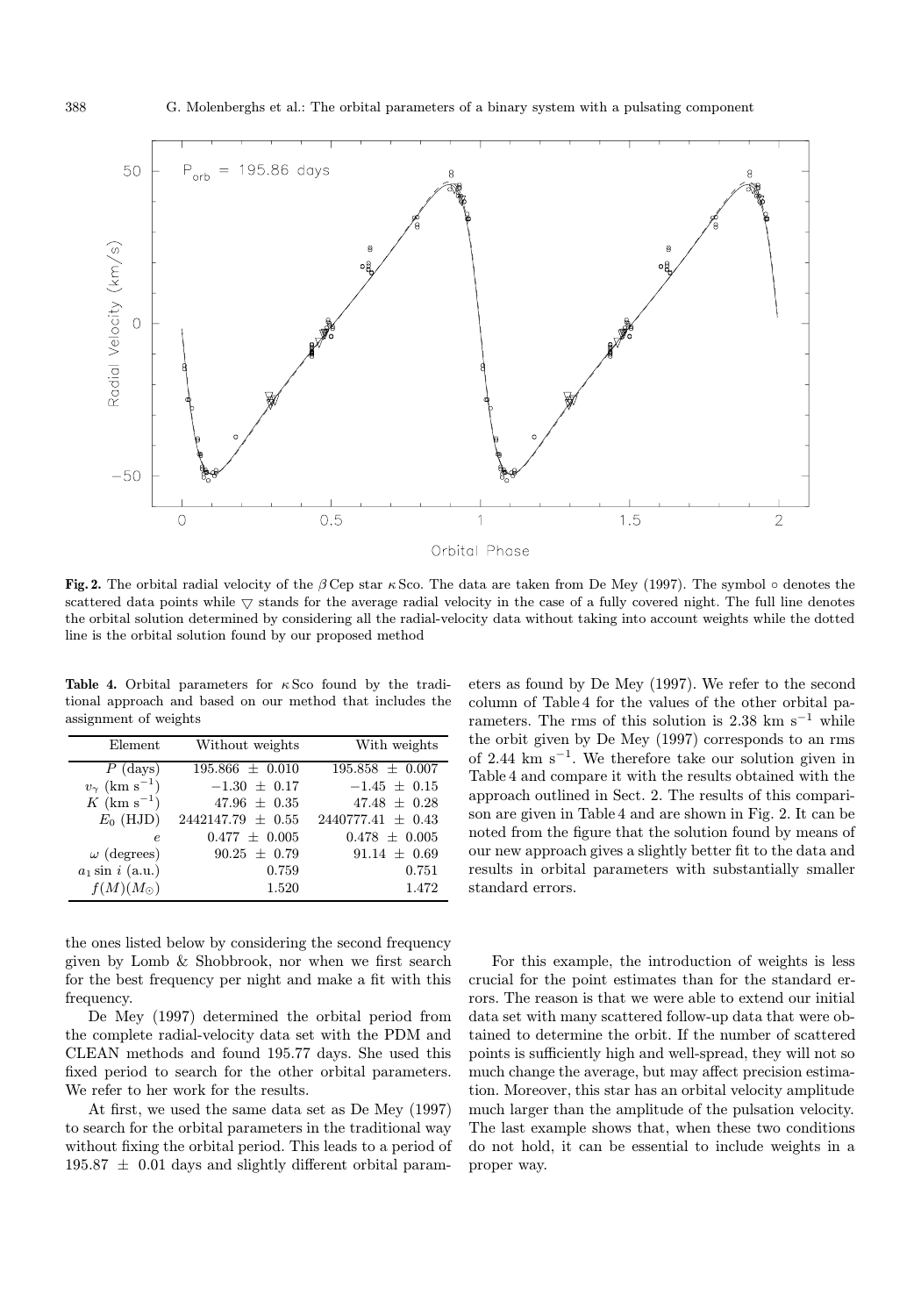Table 5. Orbital parameters for  $\beta$  Cru based on our method that includes the assignment of weights

| Element                            | Without weights | With weights     |
|------------------------------------|-----------------|------------------|
| $P$ (days)                         |                 | $1828.0 \pm 2.5$ |
| $v_{\gamma}$ (km s <sup>-1</sup> ) |                 | $10.3 \pm 0.2$   |
| $K$ (km s <sup>-1</sup> )          |                 | $5.9 \pm 0.8$    |
| $E_0$ (HJD)                        |                 | $2449879 \pm 38$ |
| e                                  |                 | $0.38 \pm 0.09$  |
| $\omega$ (degrees)                 |                 | $293 \pm 9$      |
| $a_1$ sin i (a.u.)                 |                 | 0.91             |
| $f(M)(M_{\odot})$                  |                 | 0.030            |

# 4.3. β Cru

Finally, the  $\beta$  Cep star  $\beta$  Cru is considered. The line-profile variations of this star were recently studied very thoroughly by Aerts et al. (1998a), who were for the first time able to determine the orbital parameters of this binary. Aerts et al. have gathered over 1000 spectra for  $\beta$  Cru, but their time-spread is very poor from a point of view of determining the orbital parameters (only a few nights with each some  $50 - 250$  spectra were obtained).

The application of our method to the data presented by Aerts et al. (1998a) illustrates that assigning weights as we propose here can make the difference between succeeding and failing to determine the orbital parameters in the case that the time spread of the data is very limited with respect to the orbital period. Indeed, Aerts et al. (1998a) failed to find a suitable orbital solution for  $\beta$  Cru before the application of our method. The reason is that the few follow-up measurements that were gathered with the specific aim to study the orbital motion were almost neglected in the calculation of the orbit compared to the more than 1000 spectra obtained for the study of the pulsational behaviour. Moreover,  $\beta$  Cru is an example in which the amplitude of the orbital motion is comparable to the one of the pulsational velocity. In such a situation, it is crucial to substitute fully covered nights by a single data point and add this measurement to the follow-up data, each of them with a proper weight. In fact, the development of our method originates from the purpose to determine an orbital solution for the complicated case of  $\beta$  Cru from the data presented by Aerts et al. (1998a). We list the solution for the orbit of  $\beta$  Cru in Table 5 and refer to Aerts et al. (1998a) for further details of this application.

#### 5. Concluding remarks

We have presented a new approach to determine the orbital parameters of a binary in the case that one of the components is an intrinsically variable star. The method is applicable when the orbital period is considerably longer than the period(s) of the intrinsic variability. Our approach turns out to be very useful when a limited amount

of data is available, i.e. when only a few nights of extensive data, that cover the intrinsic variability cycle, and a number of data points scattered throughout the orbital phase have been obtained. Such a situation typically occurs when the intrinsic variable target star of an observing run that covers the pulsational period turns out to be the component of an unknown binary. It is then often difficult to extend the data set in such a way that the orbital solution can be found without any problem. The method is also helpful when the observing run extends over the complete orbital period but when some nights are badly covered because of instrumental problems or poor atmospheric conditions.

Imbert (1987, 1994) previously suggested a method that takes into account the intrinsic variability of Cepheids in binaries when determining the orbital parameters. He achieves this by describing the pulsational radial-velocity variations by an artificial Keplerian orbit. This method only works well when the following conditions hold: the pulsation is monoperiodic, the pulsation period is wellknown, and the pulsation cycles are well covered with data. It is therefore very restricted compared to our method and not applicable to most non-radial pulsators. Moreover, it assumes an artificial motion while we make use of a physically justified model. Finally, and most importantly, all observations are treated with equal importance in his method, contrary to our algorithm. The strength of our method is that it allows to use measurements of both badly and well covered cycles in a statistically justified way.

It is to be expected that the algorithm proposed here will be used more often in the near future now that it turns out that many pulsating stars belong to a multiple system (see e.g. Aerts et al. 1998b) and that known binaries turn out to have at least one variable component (Harmanec et al. 1997), the latter's intrinsic variations being neglected in the determination of the orbital solution so far.

Acknowledgements. P. De Cat acknowledges the financial support of the Belgian Fund for Joint Basic Research under Research Project No. G.0398.98.

#### References

- Aerts C., De Cat P., Cuypers J., et al., 1998a, A&A 329, 137
- Aerts C., De Mey K., De Cat P., Waelkens C., 1998b, in: A Half Century of Stellar Pulsation Interpretations: A tribute to Art N. Cox, Bradley P. & Guzik J. (eds.), PASP Conf. Ser. 380
- Bertiau F.C., Grobben J., 1969, Ricerche Astr., Vatican Obs. 8, 1
- Bickel P.J., Doksum K.A., 1977, Mathematical Statistics. Prentice Hall
- Bloomfield P., 1976, Fourier Analysis of time series: an introduction. John Wiley & Sons, New York
- De Mey K., 1997, PhD Thesis. Katholieke Universiteit Leuven, Belgium